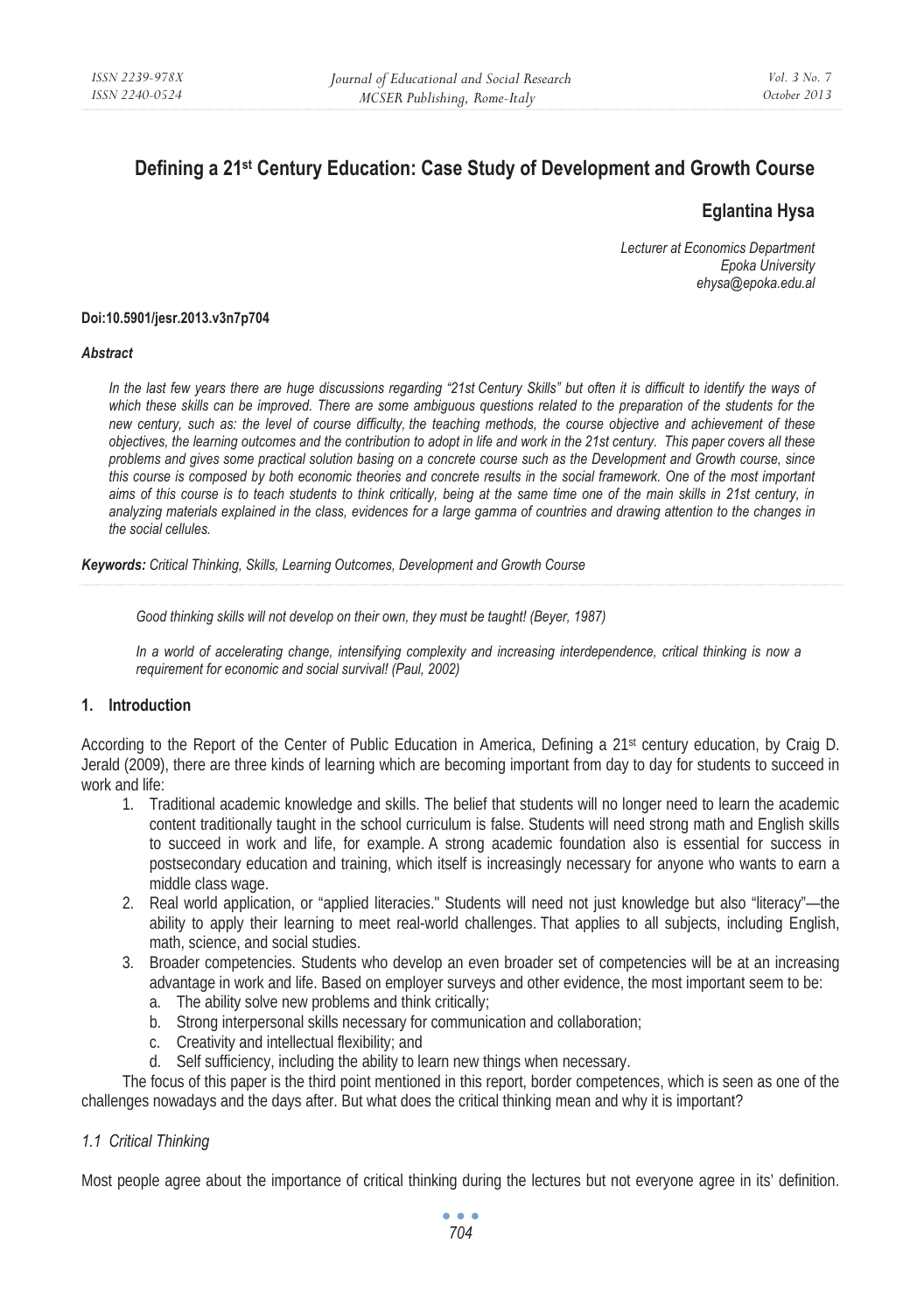| ISSN 2239-978X | Journal of Educational and Social Research | Vol. 3 No. 7 |
|----------------|--------------------------------------------|--------------|
| ISSN 2240-0524 | MCSER Publishing, Rome-Italy               | October 2013 |
|                |                                            |              |

Based on the definitions they use for the "critical thinking", the educators/teachers/professors are divided into two main groups. The first group represents the individuals who think that critical thinking must be learned during the lectures, the students must be trained in a manner to improve this skill. The second group represents the individuals who think that they are not responsible for the students' critical thinking, but at contraire, they should focus on just giving knowledge which will help them to solve different problems in the future.

Teaching students to think critically about decisions and problems is a task that we should undertake as educators. Huitt (1998) is one of the authors that based on the skills needed for the 21st century founded out that critical thinking was of great importance. According to Sutton and de Oliveira (1995), "critical thinking outcomes" are influenced by knowledge and experience but they are also influences by an individual's critical thinking skill and critical thinking disposition. Meyers (1986) said that students must learn to think and reason critically to reach their fullest potential.

## **2. Pedagogical Issues of Development and Growth Course**

Both, the traditional academic knowledge/skills and their application to the real world of course remain important issues to be absorbed and transmit to the students as learning tools and adding values to them. The third component which helps students to be competitive and prepared for the new century, boarder competences, can be defined as a defiant target to be reached and for this reason it is hard to be present to courses curriculums. Since this third dimension is found to be important, this paper set up the interaction of its' elements into Development and Growth course. In order to make a clear observation of principles in this course, four main issues take place.

## *2.1 The level of course difficulty.*

This course cannot be range as a difficult one, but there are two main things students must take into account: firstly, the students should have to clearly understand the concepts and the relationship between dimensions and secondly, they should include personal willingness to change the world because if they want to be part of the influencing a part of their society they can become good critical thinkers.

#### *2.1.1 Course Description*

The purpose of this course is to introduce students to issues and problems related to economic development. Specifically, we discuss the characteristics of developing nations as well as alternative theories of economic growth. Next, we examine some of the dominant domestic problems faced by developing countries, such as poverty and inequality, low levels of human capital, urbanization, rural transformation as well as different policies to resolve them. In this course, we study theories and policies of international economic development. Topics include: the structural changes accompanying development, theories of development, impediments to development, role of the international sector, role of the government, stabilization policy, and foreign aid and investment. Other socio-economic issues are discussed, such as: poverty, inequality and development, population growth and economic development, urbanization, rural-urban migration, human capital, agriculture transformation and rural development, environmental and development. As prerequisite course it is sufficient an introductory course in economics.

#### *2.2 The teaching methods*

The course syllabus is distributed at the beginning of the semester. Students are told about the weekly schedule and the topics covered during the semester. The evaluation system is explained in details and discussed with students if they have any recommendation or suggestion. The lecturers are organized in the following manner:

- a. Firstly, a quick presentation of the topic is given to the students.
- b. Then, some general question are being asked in order to lead the students to be part of a brainstorming and attract them to be interested in the answers given by other students, professor or during the lecture.
- c. At a third stage, theories and literature review regarding the topics take place.
- d. Next, concrete evidences of different group of countries (developed countries/developing countries, small countries/ large countries, countries of different continents/zones) are shown as de-facto and a summary analysis is concluded. Often case studies are given as additional information.
- e. In the fifth step, the data, findings and evidences are taken into consideration and are being discussed. This is the main and the most important component of the lecture because students are analyzing the Albanian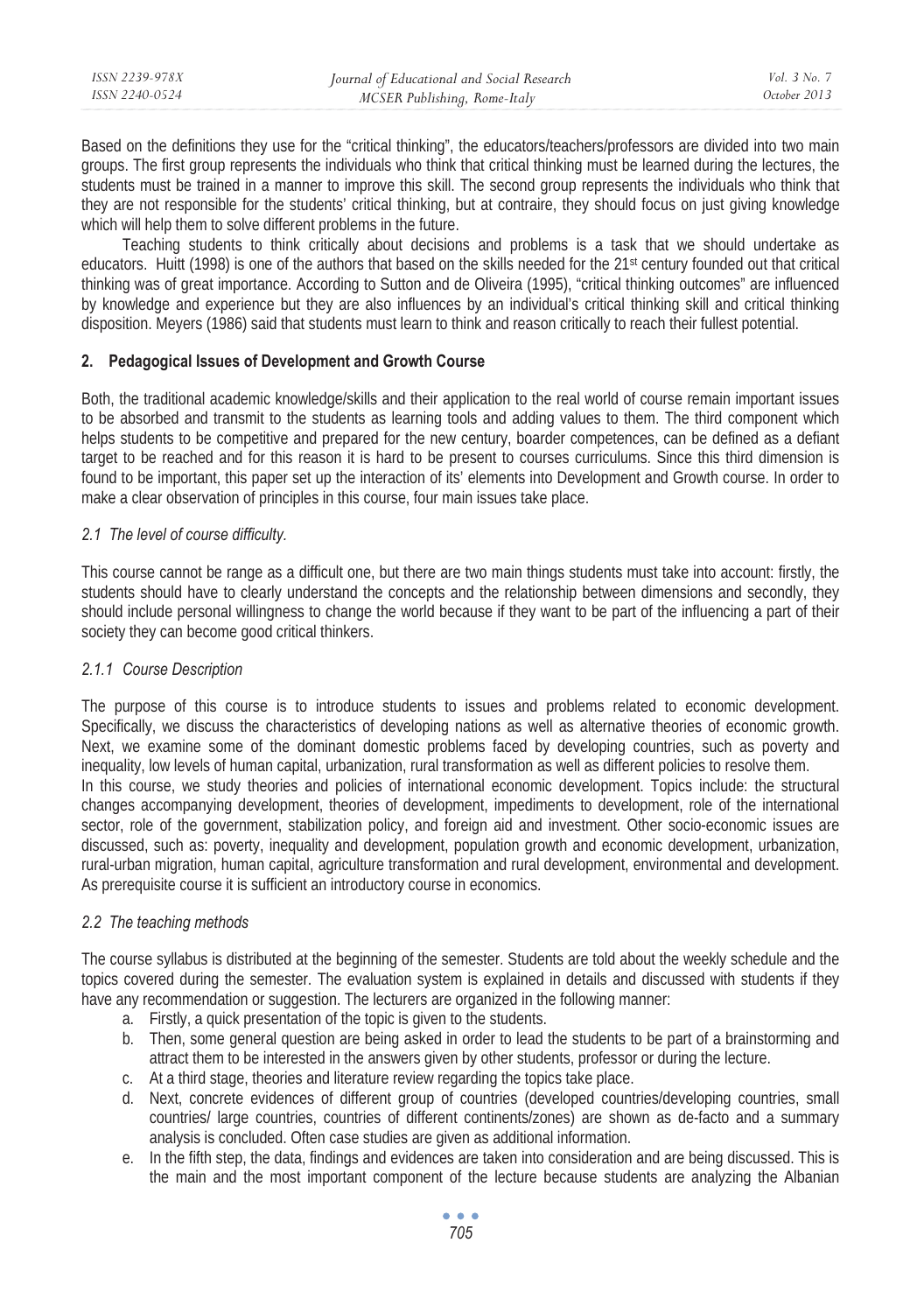situation by giving their experience, information or opinions related to the topic. The theories and the other countries experience make their analysis to come into another dimension, generally different from the answers during the second step of the course.

Another important feature in this course is the students' presentation session. At the ends of the course module students have to present their researches done in one of the fields explain during the lectures. At the beginning of the semester a list of selected topics (specific issues) for the Albanian case are given to the students. They have to select their topic within two weeks and each week they are required to show their evolution and to achieve feedbacks from professor or course assistant. Presentations are organized in a form of mini-conference where guests are being invited and constructing discussion take place within a larger group of experts in order to support the students work or to give additional information to the topic. The representing form of these presentations helps students to pass from passive listeners to active speakers, critical thinkers and perceptive analysts.

## *2.3 The course objective and achievement of these objectives.*

The goals of this course are for every student to:

- $\triangle$  Describe the characteristics of and the special challenges facing developing nations.
- Explain alternative theories of economic growth and evaluate their ability to explain the growth experiences of less-developed countries.
- Discuss the domestic problems that developing nations face, assess the seriousness of these problems, and evaluate the effectiveness of various policies designed to deal with domestic issues.
- $\triangleq$  Appreciate the value of empirical evidence in expanding our knowledge within economics.
- \* Conduct independent research on the problems and policies of economic development.

## *2.4 The learning outcomes.*

- Conduct independent research on the problems and policies of economic development.
- Application of economic models and theories in order to better understand the causes and consequences of economic growth at an international level.
- \* Knowledge of distributional consequences of economic growth (inequality, structural adjustments etc.).
- \* Knowledge of the implications of globalization on specific sectoral policies such as agricultural policy, energy policy.
- \* Knowledge of specific concepts such as fair and sustainable development

# **3. Contributions of Development and Growth Course to New Century**

But what are the contributions of this course to adopt in life and work in the 21<sup>st</sup> century? This course tries to focus into two main elements; the first is the idea of training students with the critical thinking/improving their skills toward the adoption in the new century, and the second one, is the understanding of the sustainable development/the identification of obstacles regarding this issue and the application of appropriate solutions for problem disposition.

#### *3.1 Skills to be Learned during the Module*

To be successful, educators must go beyond teaching about these global issues to their students. During the lectures, students should be given practical skills that will enable them to continue learning after they leave university. The aim of the course must not be the focus of achieving a satisfied grade but even more, to have a sustainable livelihood, and to live sustainable lives. For that reason students must gain some skills which will help them, such as:

- Ability to think about systems (both natural and social sciences).
- The ability to think in time to forecast, to think ahead, and to plan.
- The ability to think critically about value issues.
- The capacity to move from awareness to knowledge to action.
- The ability to work cooperatively with other people.
- The capacity to use these processes: knowing, inquiring, acting, judging, imagining, connecting, valuing, and choosing.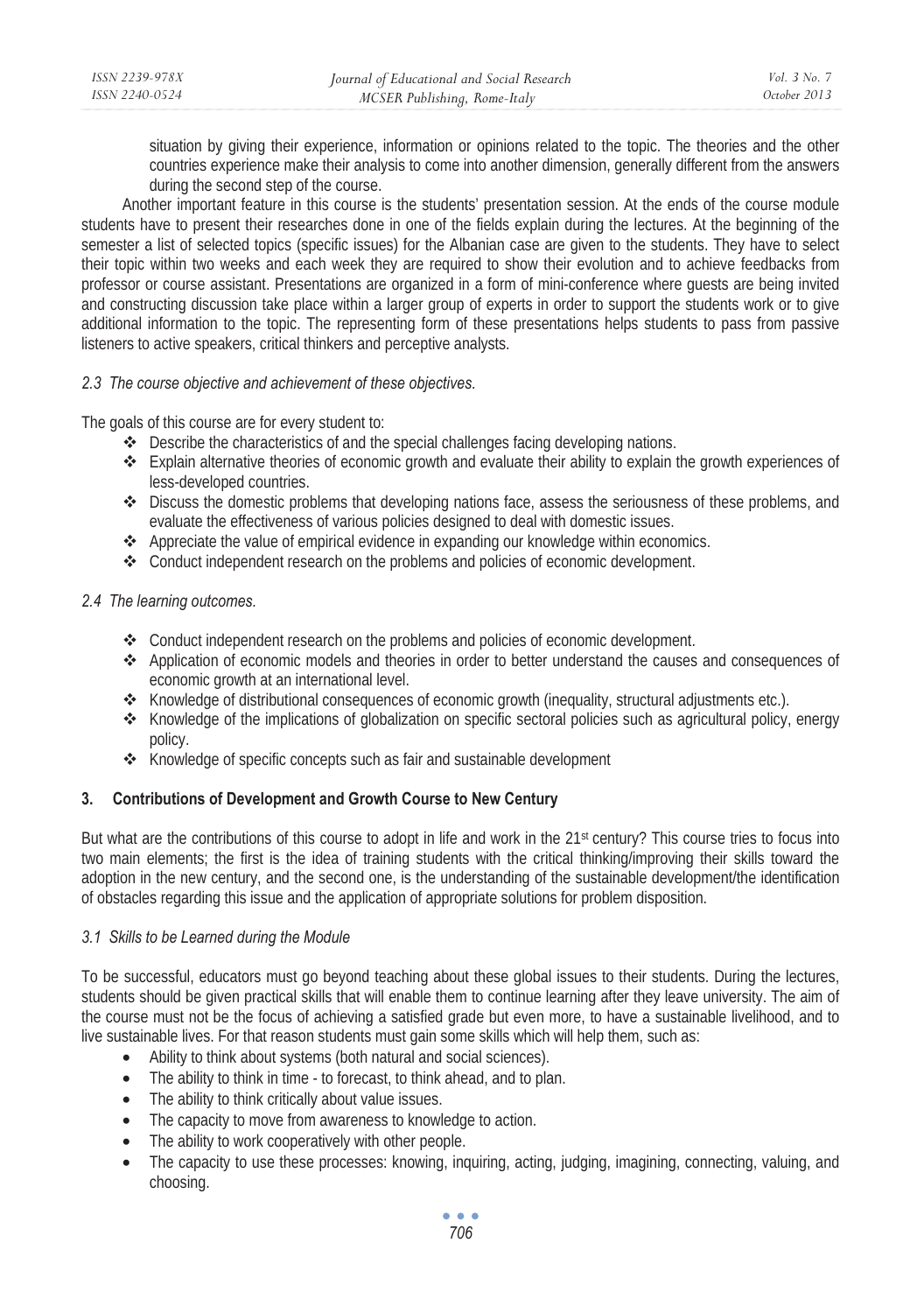# *3.2 Becoming a Good Critical Thinker*

Students are guide to raise vital questions and problems, formulating them clearly and precisely. During the lectures they have to gather and assess relevant information, using abstract ideas to interpret it effectively which will help them to come to well-reasoned conclusions and solutions. Theories studied in the module help students to think open-mindedly within alternative systems of thought, and to draw carefully their own assumptions, implications, and practical consequences. They put aside their views and supportive ideas to these views and listen to the other colleagues, adding to their opinions additional values and aspects by concluding at the end effective solutions to complex problems. Critical thinking was defined as thinking that is reasonable and reflective and focused on what to believe or do (Norris & Ennis, 1989). They classified the critical thinking skills into four categories which are the main pillars of the development and growth module too.

**Table 1**. Critical Thinking Skills

| <b>Skill</b>           | <b>Description</b>                                                                            |
|------------------------|-----------------------------------------------------------------------------------------------|
| <b>Clarification</b>   | The attempt to appraise and understand the exact nature of the problem, issue or dilemma.     |
|                        | This includes attempting to understand different points of view on an issue.                  |
| Assessing evidence     | In order to establish a sound basis for inferences, the evidence used to support those        |
|                        | inferences must be assessed. This involves judging the credibility of sources of information  |
|                        | and judging the credibility of observations.                                                  |
| Making and<br>judging  | Inductive and deductive inferences and value judgments are involved in making a decision      |
| inferences             | about what to believe or do. Critical thinking involves the ability to judge the soundness of |
|                        | inferences and to make good inferences. Using evidence to support arguments is included in    |
|                        | this category.                                                                                |
| Using<br>appropriate   | Critical thinking is not a matter of following steps or procedures but some strategies or     |
| strategies and tactics | heuristics can be useful in quiding thinking.                                                 |

**Source:** Norris and Ennis, 1989

#### *3.3 Understanding Sustainable Development*

Public awareness done through education, trainings and other methods is essential for achieving development itself and sustainability of this development. Even if we often miss a clear definition of development and sustainability, we do realize the problematic issues such as: misuse of energy, lack of water conservation, increased pollution, environment degradation, lack of investments in human capital, abuse of property rights, etc.

As academicians and experts of the domain all admit, development must be without any doubt a continues process, otherwise sustainable. One of the original definitions of sustainable development was compiled by World Commission on Environment and Development, in 1987: "Sustainable development is development that meets the needs of the present without compromising the ability of future generations to meet their own needs".

In most of literatures regarding development, we can three main pillars of development: economy, society and environment. Parallel to the concept of development composed by these three dimensions, often we refer to the notion of "well-being". But what is the meaning of well-being? World Health Organisation Quality of Life is concerned with measuring physical health, psychological health, social relationships, and the environment. This is the main reason to think about an equilibrium between these three issues in order to reach a considerable development trend and to improve quality of life. The diagram below shows the correlation of these three elements.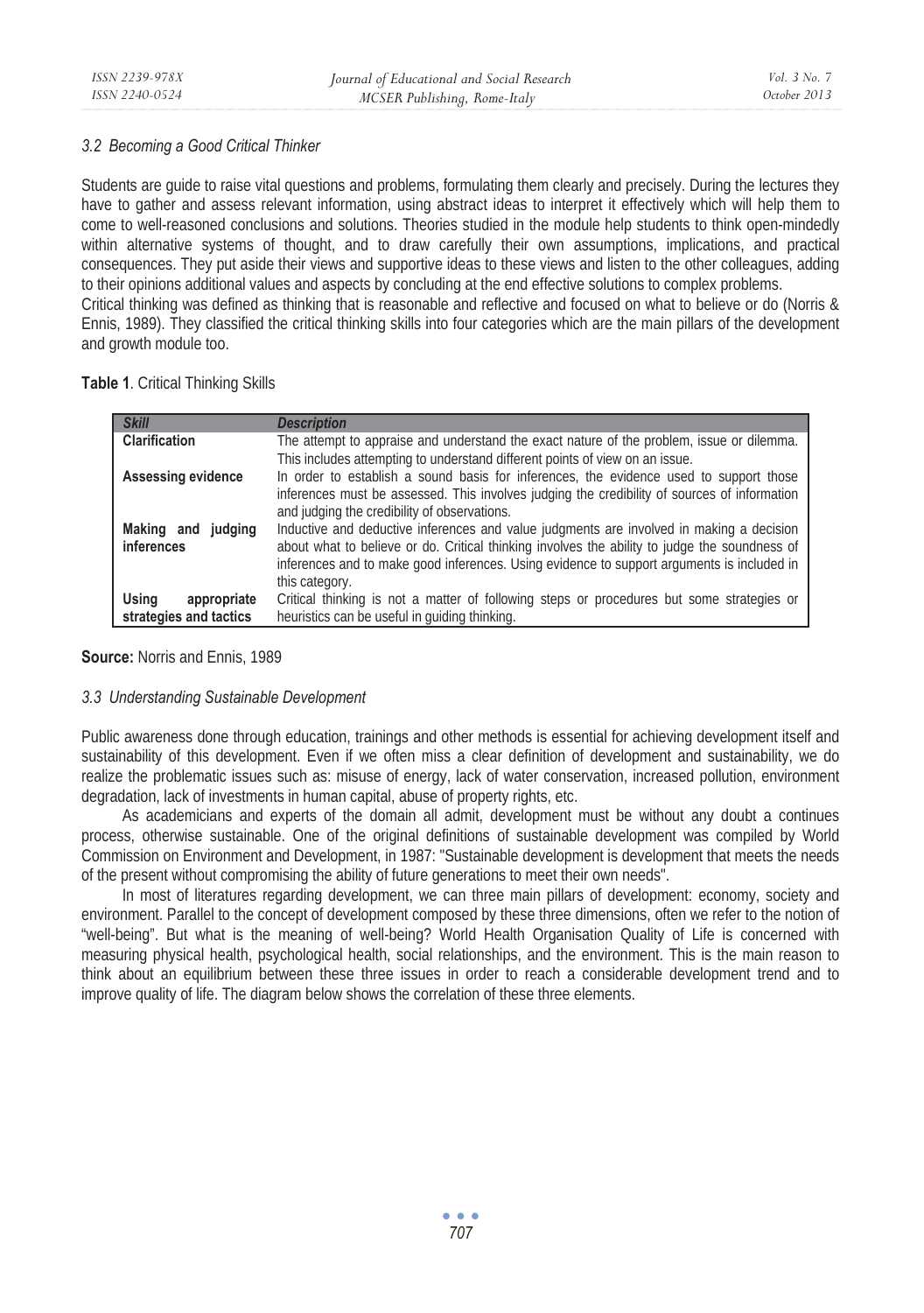# **Graph 1**. Trinity of Sustainable Development



## **Source:** Nijkamp Triangle Dourojeanni (1993)

The combination of Economic growth and Environmental sustainability leads to a "Viable" situation, the combination of Social equity and Environmental sustainability leads to a "Bearable" situation and the third relationship, which is the combination of Economic growth and Social equity leads to an "Equitable" situation. The relationship of the three dimensions at the same time leads to "Sustainability".

The table below presents the detail issues comprised within each dimension. The noted issues by an "\*" are the issues discussed during the lectures. Mostly we are dealing with the social issues and economic ones. The environmental dimension is partially considered given that the students engaging with the development and growth course are students from departments of economics, banking and finance and business administration. Another reason is the lack of information and application of the programs dealing with environmental issue in Albania.

**Table 2**. Three Dimensions of Sustainable Development

| <b>Economic Dimension</b>                                                                                            | <b>Social Dimension</b>                                                                 | <b>Environmental Dimension</b>                                         |
|----------------------------------------------------------------------------------------------------------------------|-----------------------------------------------------------------------------------------|------------------------------------------------------------------------|
| *Continuous improvement in economic<br>well being                                                                    | *Protection of human rights                                                             | Renewal of energy                                                      |
| Creation of new markets and<br>opportunities for sales growth                                                        | *Protection of human health                                                             | Renewal of materials                                                   |
| *Cost reduction through efficiency<br>improvements                                                                   | *Child mortality                                                                        | Renewable food resources                                               |
| *Greater economic equality                                                                                           | *Food security                                                                          | Reduction of environmental footprint                                   |
| Efficient use of renewable resources.                                                                                | *Sharing of vital information                                                           | *Accountability and responsibility of<br>environmental decision makers |
| *Protection of commercial rights                                                                                     | *Respecting the view points of beneficiaries and<br>victims of developmental activities | *Environmental ethics                                                  |
| *Green business opportunities                                                                                        | *Accountability and responsibility of societal<br>decision makers                       |                                                                        |
| *Sharing of commercial information                                                                                   | *Participatory approach in decision making                                              |                                                                        |
| Opportunities for reduced energy and<br>raw material input<br>*Fair and equal access to information<br>and knowledge | *Increasing literacy levels and employment<br>opportunities                             |                                                                        |

Students are founded to be very interested in both the economic improvement and also in the social aspects and one of the aims of this course is to explain to them that not just the positive economic growth matters, but the most important is to have positive and continues trends (to have a sustainable growth) and this growth to be "transferred" to the social aspects (to have a sustainable development).

# **4. Conclusions**

Often we find ourselves face to face to the questing regarding the adherence in the European Union, if we have to be